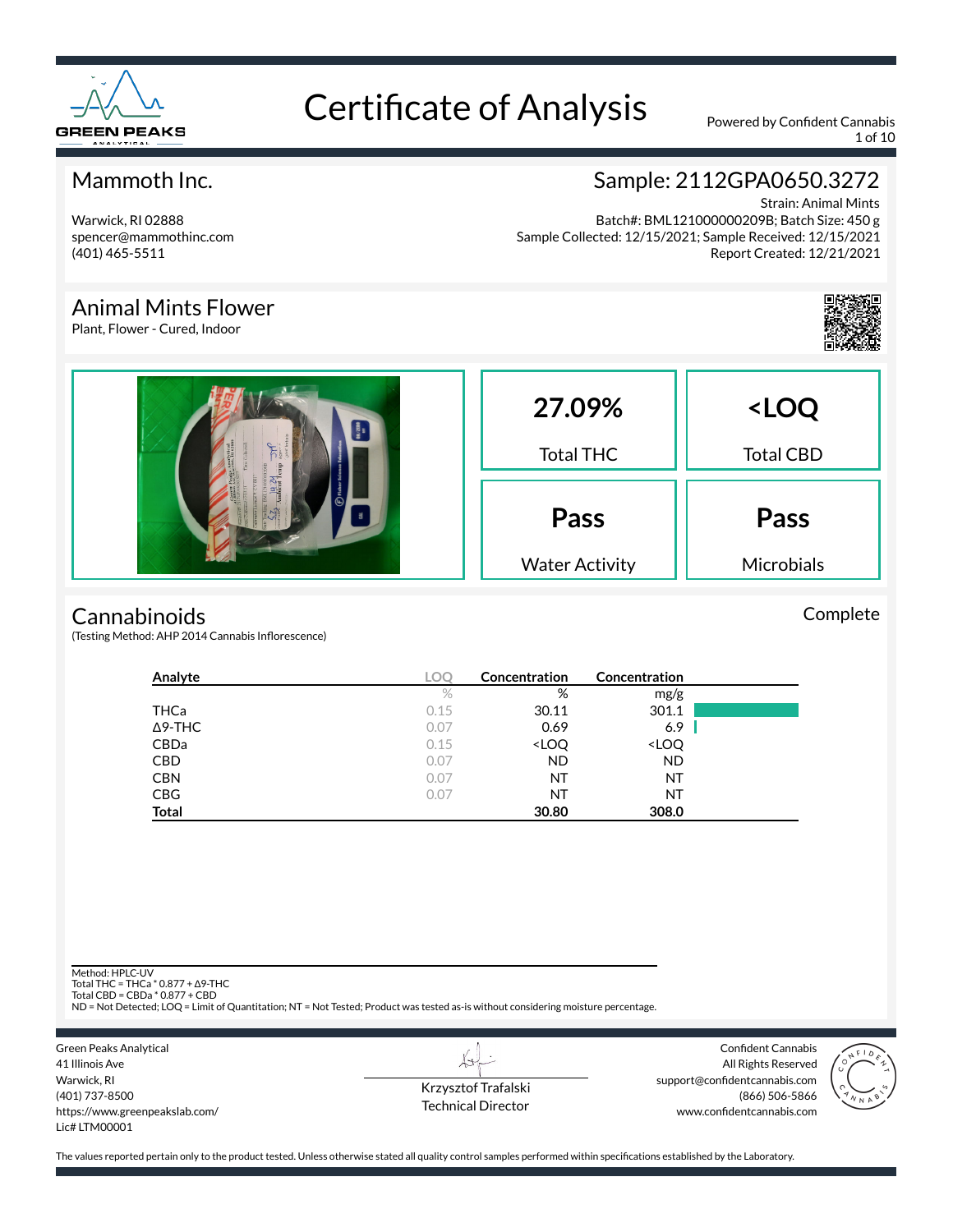

2 of 10

#### Mammoth Inc.

Warwick, RI 02888 spencer@mammothinc.com (401) 465-5511

#### Strain: Animal Mints Batch#: BML121000000209B; Batch Size: 450 g Sample Collected: 12/15/2021; Sample Received: 12/15/2021 Report Created: 12/21/2021

Sample: 2112GPA0650.3272

#### Animal Mints Flower

Plant, Flower - Cured, Indoor

#### Microbials Pass



| Analyte                                                | Detection Limit | Limit          | Concentration                  | <b>Status</b> |
|--------------------------------------------------------|-----------------|----------------|--------------------------------|---------------|
|                                                        | CFU/g           | CFU/g          | CFU/g                          |               |
| Aerobic Plate Count (AOAC 990.12)                      | 10000           | 100000         | <dl< td=""><td>Pass</td></dl<> | Pass          |
| Bile Tolerant Gram Negative Bacteria (AOAC<br>2003.01) | 100             | 1000           | <dl< td=""><td>Pass</td></dl<> | Pass          |
| Total Coliform (AOAC 991.14)                           | 100             | 1000           | <dl< td=""><td>Pass</td></dl<> | Pass          |
| E. Coli                                                | $\mathbf{1}$    |                | <b>ND</b>                      | Pass          |
| Salmonella                                             | 1.              | $\overline{A}$ | <b>ND</b>                      | Pass          |
| Yeast & Mold (AOAC 997.02)                             | 1000            | 10000          | <dl< td=""><td>Pass</td></dl<> | Pass          |

Preparation Date: 12/13/2021 Analysis Date: 12/15/2021 TNTC = Too Numerous to Count; NT = Not Tested; Product was tested as-is without considering moisture percentage.

Green Peaks Analytical 41 Illinois Ave Warwick, RI (401) 737-8500 https://www.greenpeakslab.com/ Lic# LTM00001

Krzysztof Trafalski Technical Director

L+

Confident Cannabis All Rights Reserved support@confidentcannabis.com (866) 506-5866 www.confidentcannabis.com

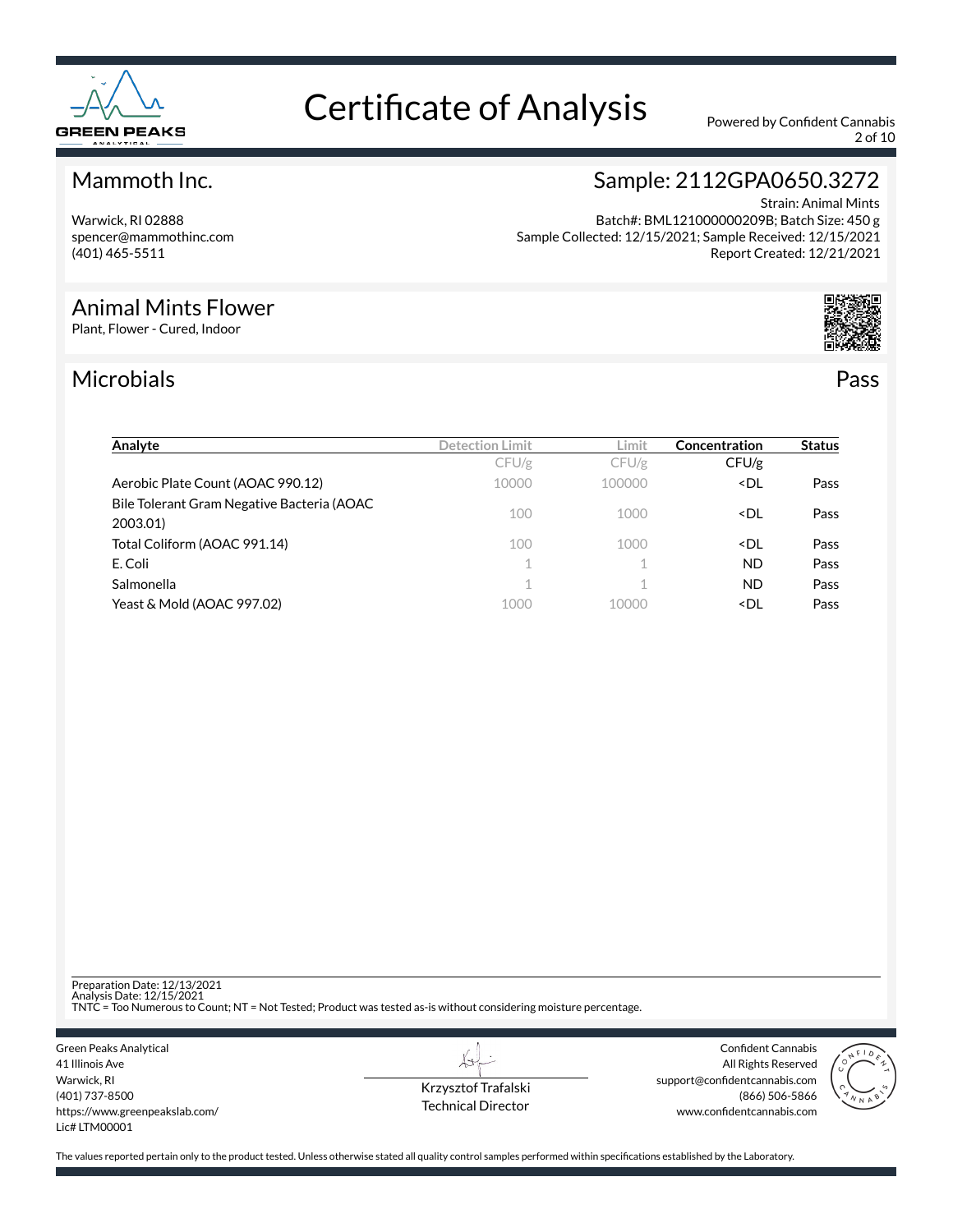

3 of 10

#### Mammoth Inc.

Warwick, RI 02888 spencer@mammothinc.com (401) 465-5511

#### Animal Mints Flower

Plant, Flower - Cured, Indoor

#### Water Activity Pass

Sample: 2112GPA0650.3272

Strain: Animal Mints Batch#: BML121000000209B; Batch Size: 450 g Sample Collected: 12/15/2021; Sample Received: 12/15/2021 Report Created: 12/21/2021



**0.46 aw**

*0.6 Limit*

# Water Activity

Green Peaks Analytical 41 Illinois Ave Warwick, RI (401) 737-8500 https://www.greenpeakslab.com/ Lic# LTM00001

Krzysztof Trafalski Technical Director

Confident Cannabis All Rights Reserved support@confidentcannabis.com (866) 506-5866 www.confidentcannabis.com

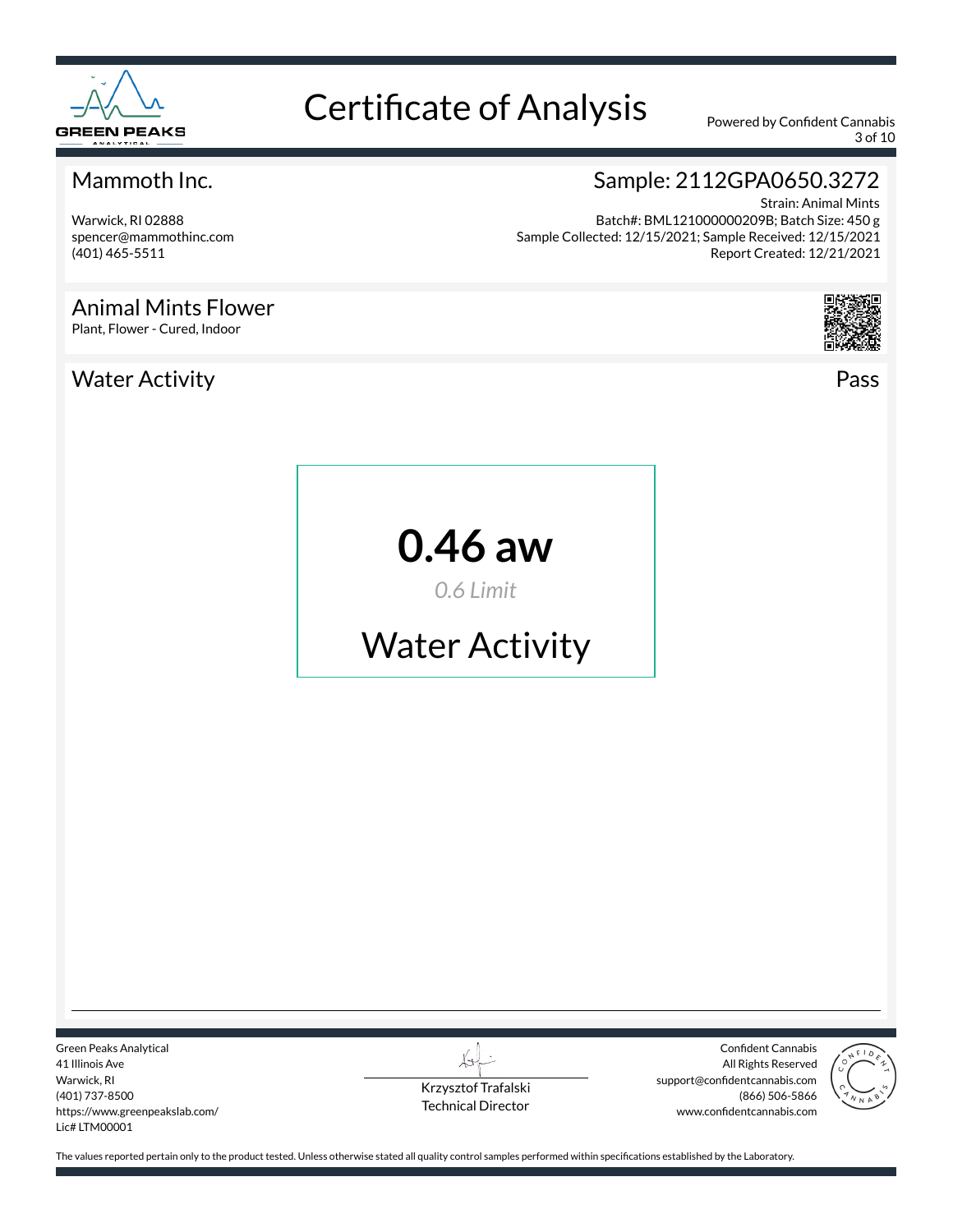

4 of 10

#### Mammoth Inc.

Warwick, RI 02888 spencer@mammothinc.com (401) 465-5511

#### Animal Mints Flower

Plant, Flower - Cured, Indoor

### Sample: 2112GPA0650.3272

Strain: Animal Mints Batch#: BML121000000209B; Batch Size: 450 g Sample Collected: 12/15/2021; Sample Received: 12/15/2021 Report Created: 12/21/2021



#### Sample Narrative

All samples were collected and analyzed within the established guidelines of 216-RICR-60-05-6 with all requirements met, unless otherwise noted in this Case Narrative. Samples were collected and maintained at ambient temperature prior to testing; results pertain only to the product(s) tested. Condition OK.

Green Peaks Analytical 41 Illinois Ave Warwick, RI (401) 737-8500 https://www.greenpeakslab.com/ Lic# LTM00001

Confident Cannabis All Rights Reserved support@confidentcannabis.com (866) 506-5866 www.confidentcannabis.com

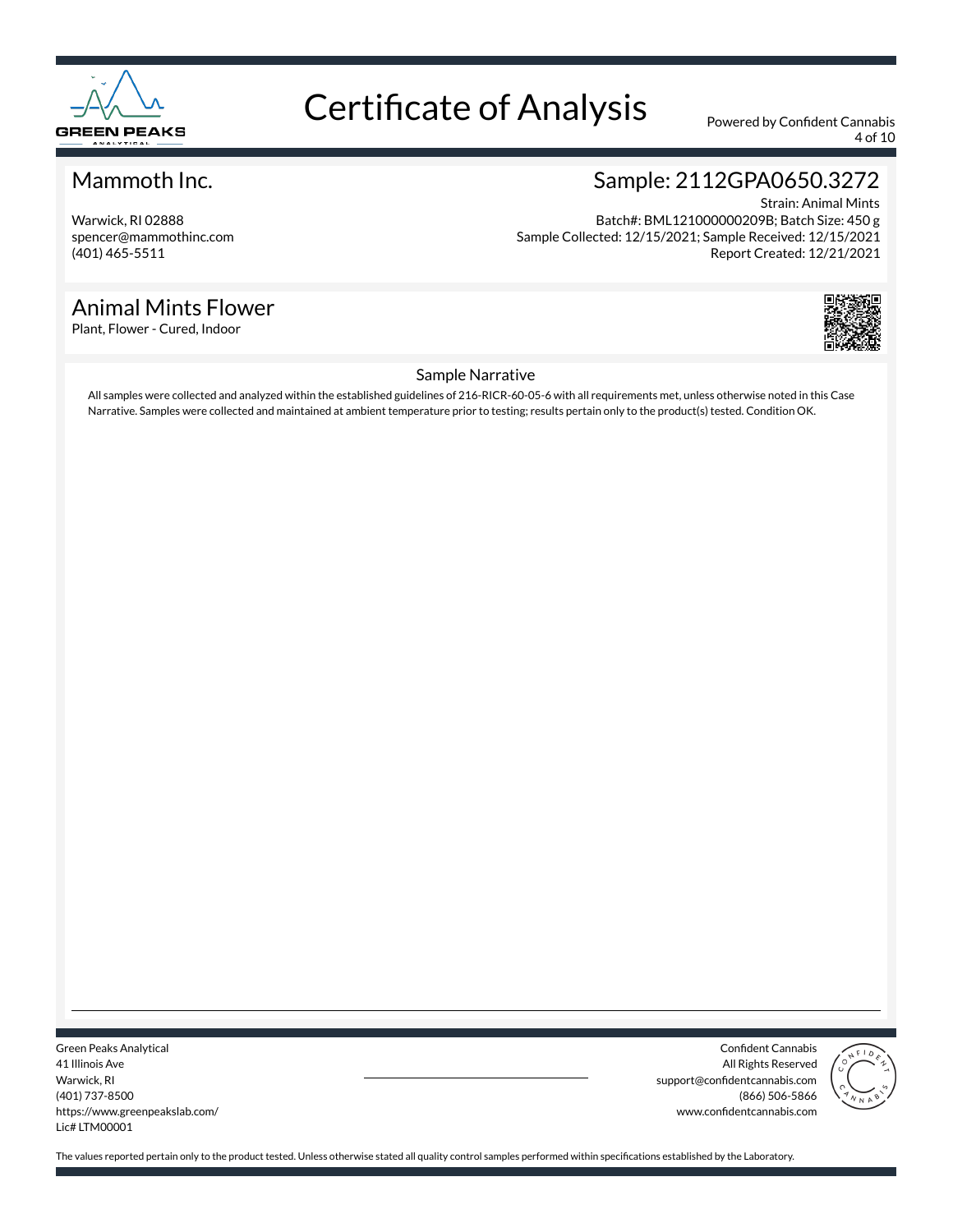

5 of 10

#### Mammoth Inc.

Warwick, RI 02888 spencer@mammothinc.com (401) 465-5511

#### Animal Mints Flower

Plant, Flower - Cured, Indoor

#### Sample: 2112GPA0650.3272

Strain: Animal Mints Batch#: BML121000000209B; Batch Size: 450 g Sample Collected: 12/15/2021; Sample Received: 12/15/2021 Report Created: 12/21/2021



Green Peaks Analytical 41 Illinois Ave Warwick, RI (401) 737-8500 https://www.greenpeakslab.com/ Lic# LTM00001

Confident Cannabis All Rights Reserved support@confidentcannabis.com (866) 506-5866 www.confidentcannabis.com

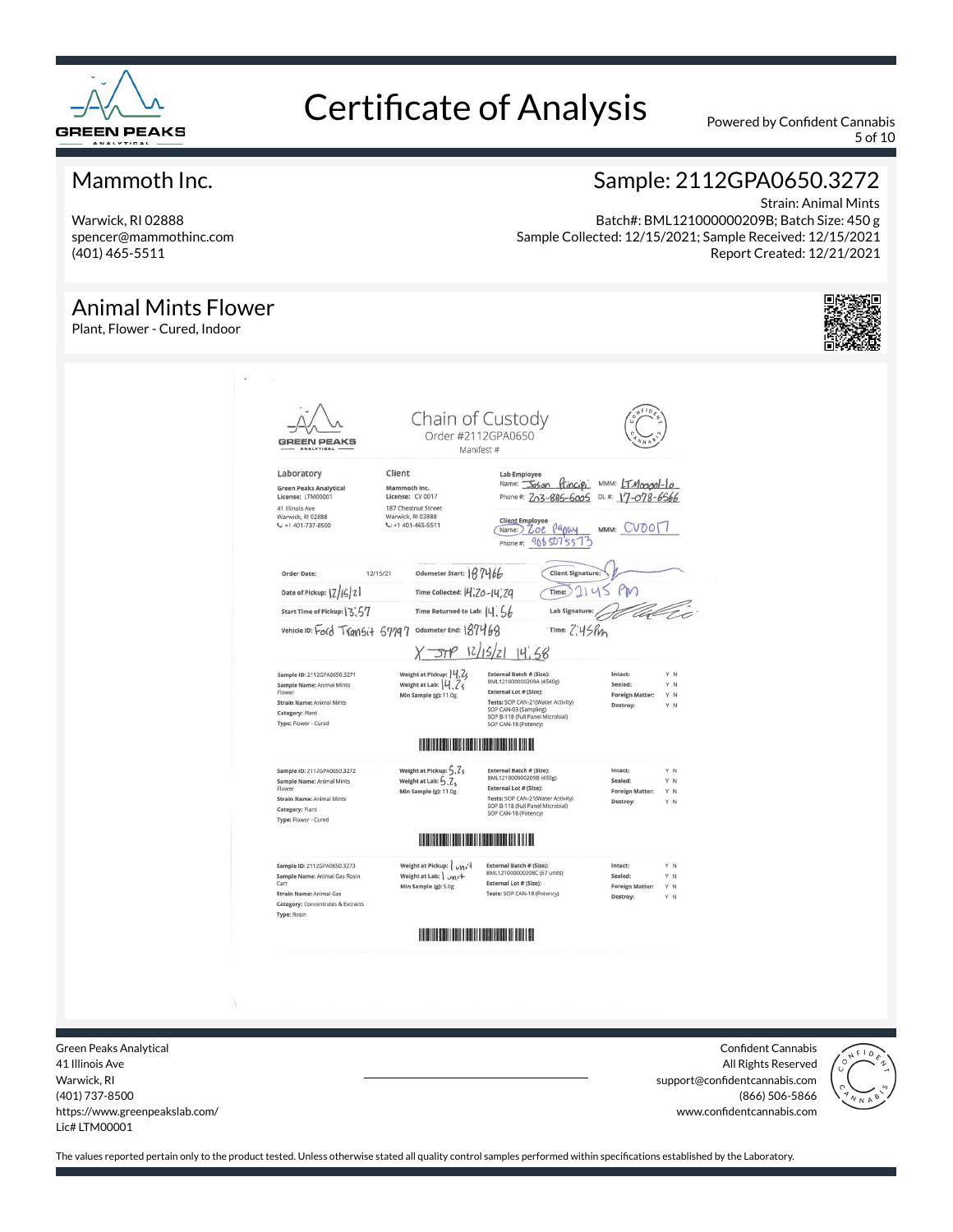

6 of 10

Report Created: 12/21/2021

Strain: Animal Mints

Sample: 2112GPA0650.3272

Batch#: BML121000000209B; Batch Size: 450 g

Sample Collected: 12/15/2021; Sample Received: 12/15/2021

#### Mammoth Inc.

Warwick, RI 02888 spencer@mammothinc.com (401) 465-5511

#### Animal Mints Flower

Plant, Flower - Cured, Indoor

| <b>Unit Price</b><br><b>Tests Ordered</b><br>Quantity<br>$\overline{4}$<br>\$65.00<br>SOP CAN-18 (Potency)<br>$\overline{2}$<br>\$200.00<br>SOP B-118 (Full Panel Microbial)<br>$\mathbf{1}$<br>\$150.00<br>SOP CAN-03 (Sampling)<br>$\overline{2}$<br>\$20.00<br>SOP CAN-21(Water Activity)<br>$\mathbf{1}$<br>[Refer to Lab Quote]<br><b>Pick Up Charge</b><br><b>SUBTOTAL:</b><br>TAX (0.000%):<br><b>TOTAL:</b><br>Disclaimer: Laboratories may be required to provide route maps, turnaround time, photo of sample, and other conditions separately.<br>Cannabis does not assume any liability for providing you with the use of this form. | [Refer to Lab Quote]<br>\$850.00<br>\$0.00<br>\$850.00<br>Confident Cannabis (CC Software LLC) does not represent or warrant the validity or completeness of this Chain of Custody form. Confident<br>Cannabis is not providing any party listed on this Chain of Custody form with legal advice. Your use of this form is at your own risk. Confident<br>Additional Notes: > All Samples Collected and Stared at ambient temp<br>Condition ok. | Strain Name: Aumour<br>Category: Riamt Concentrabler & Extracts } kennt 12/10/21 |  |                    |
|--------------------------------------------------------------------------------------------------------------------------------------------------------------------------------------------------------------------------------------------------------------------------------------------------------------------------------------------------------------------------------------------------------------------------------------------------------------------------------------------------------------------------------------------------------------------------------------------------------------------------------------------------|-------------------------------------------------------------------------------------------------------------------------------------------------------------------------------------------------------------------------------------------------------------------------------------------------------------------------------------------------------------------------------------------------------------------------------------------------|----------------------------------------------------------------------------------|--|--------------------|
|                                                                                                                                                                                                                                                                                                                                                                                                                                                                                                                                                                                                                                                  |                                                                                                                                                                                                                                                                                                                                                                                                                                                 |                                                                                  |  | <b>Total Price</b> |
|                                                                                                                                                                                                                                                                                                                                                                                                                                                                                                                                                                                                                                                  |                                                                                                                                                                                                                                                                                                                                                                                                                                                 |                                                                                  |  | \$260.00           |
|                                                                                                                                                                                                                                                                                                                                                                                                                                                                                                                                                                                                                                                  |                                                                                                                                                                                                                                                                                                                                                                                                                                                 |                                                                                  |  | \$400.00           |
|                                                                                                                                                                                                                                                                                                                                                                                                                                                                                                                                                                                                                                                  |                                                                                                                                                                                                                                                                                                                                                                                                                                                 |                                                                                  |  | \$150.00           |
|                                                                                                                                                                                                                                                                                                                                                                                                                                                                                                                                                                                                                                                  |                                                                                                                                                                                                                                                                                                                                                                                                                                                 |                                                                                  |  | \$40.00            |
|                                                                                                                                                                                                                                                                                                                                                                                                                                                                                                                                                                                                                                                  |                                                                                                                                                                                                                                                                                                                                                                                                                                                 |                                                                                  |  |                    |
|                                                                                                                                                                                                                                                                                                                                                                                                                                                                                                                                                                                                                                                  |                                                                                                                                                                                                                                                                                                                                                                                                                                                 |                                                                                  |  |                    |
|                                                                                                                                                                                                                                                                                                                                                                                                                                                                                                                                                                                                                                                  |                                                                                                                                                                                                                                                                                                                                                                                                                                                 |                                                                                  |  |                    |
|                                                                                                                                                                                                                                                                                                                                                                                                                                                                                                                                                                                                                                                  |                                                                                                                                                                                                                                                                                                                                                                                                                                                 |                                                                                  |  |                    |
|                                                                                                                                                                                                                                                                                                                                                                                                                                                                                                                                                                                                                                                  |                                                                                                                                                                                                                                                                                                                                                                                                                                                 |                                                                                  |  |                    |
|                                                                                                                                                                                                                                                                                                                                                                                                                                                                                                                                                                                                                                                  |                                                                                                                                                                                                                                                                                                                                                                                                                                                 |                                                                                  |  |                    |
|                                                                                                                                                                                                                                                                                                                                                                                                                                                                                                                                                                                                                                                  |                                                                                                                                                                                                                                                                                                                                                                                                                                                 |                                                                                  |  |                    |
|                                                                                                                                                                                                                                                                                                                                                                                                                                                                                                                                                                                                                                                  |                                                                                                                                                                                                                                                                                                                                                                                                                                                 |                                                                                  |  |                    |
|                                                                                                                                                                                                                                                                                                                                                                                                                                                                                                                                                                                                                                                  |                                                                                                                                                                                                                                                                                                                                                                                                                                                 |                                                                                  |  |                    |
|                                                                                                                                                                                                                                                                                                                                                                                                                                                                                                                                                                                                                                                  |                                                                                                                                                                                                                                                                                                                                                                                                                                                 |                                                                                  |  |                    |
|                                                                                                                                                                                                                                                                                                                                                                                                                                                                                                                                                                                                                                                  |                                                                                                                                                                                                                                                                                                                                                                                                                                                 |                                                                                  |  |                    |
|                                                                                                                                                                                                                                                                                                                                                                                                                                                                                                                                                                                                                                                  |                                                                                                                                                                                                                                                                                                                                                                                                                                                 |                                                                                  |  |                    |

Green Peaks Analytical 41 Illinois Ave Warwick, RI (401) 737-8500 https://www.greenpeakslab.com/ Lic# LTM00001

Confident Cannabis All Rights Reserved support@confidentcannabis.com (866) 506-5866 www.confidentcannabis.com

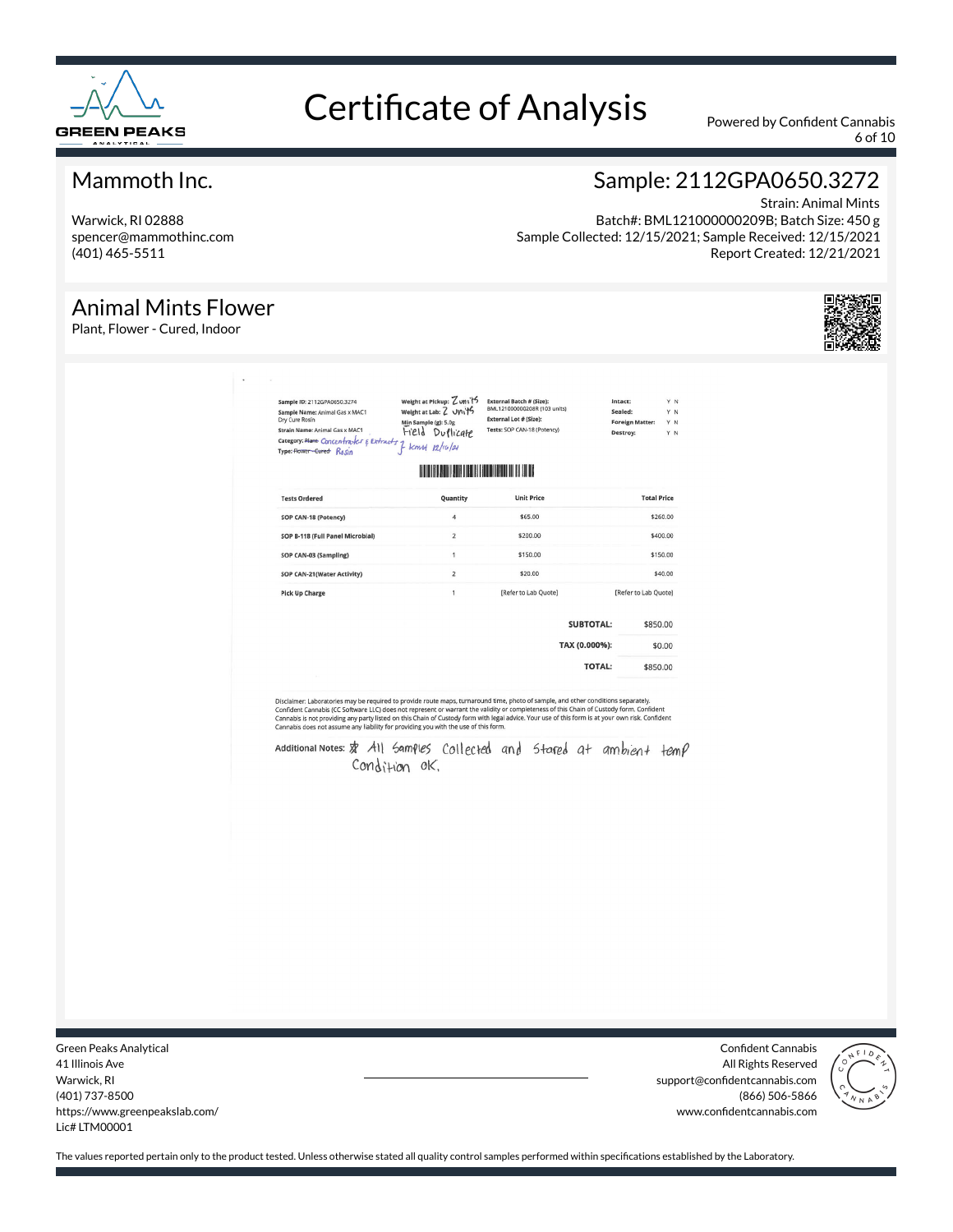

7 of 10

#### Mammoth Inc.

Warwick, RI 02888 spencer@mammothinc.com (401) 465-5511

#### Animal Mints Flower

Plant, Flower - Cured, Indoor

#### Sample: 2112GPA0650.3272

Strain: Animal Mints Batch#: BML121000000209B; Batch Size: 450 g Sample Collected: 12/15/2021; Sample Received: 12/15/2021 Report Created: 12/21/2021



| <b>Blanks</b>                        | <b>PASS/FAIL</b> |
|--------------------------------------|------------------|
| ID: 12162021-B-1                     |                  |
| Aerobic Plate Count                  | <b>PASS</b>      |
| Bile Tolerant Gram-Negative Bacteria | PASS             |
| E. Coli                              | PASS             |
| <b>Total Coliform</b>                | <b>PASS</b>      |
| <b>Total Yeast and Mold</b>          | <b>PASS</b>      |
| Salmonella                           | PASS             |
| <b>Positive Controls</b>             | <b>PASS/FAIL</b> |
| ID: 12162021-S-1                     |                  |
| Aerobic Plate Count                  | <b>PASS</b>      |
| Bile Tolerant Gram-Negative Bacteria | <b>PASS</b>      |
| E. Coli                              | <b>PASS</b>      |
| <b>Total Coliform</b>                | <b>PASS</b>      |
| <b>Total Yeast and Mold</b>          | <b>PASS</b>      |
| Salmonella                           | <b>PASS</b>      |
| <b>Duplicates</b>                    | <b>PASS/FAIL</b> |
| ID: 12162021-D-1                     |                  |
| Aerobic Plate Count                  | <b>PASS</b>      |
| Bile Tolerant Gram-Negative Bacteria | <b>PASS</b>      |
| E. Coli                              | <b>PASS</b>      |
| <b>Total Coliform</b>                | <b>PASS</b>      |
| <b>Total Yeast and Mold</b>          | <b>PASS</b>      |
| Salmonella                           | PASS             |
|                                      |                  |

#### **Full Panel Microbiology Quality Control**

Green Peaks Analytical 41 Illinois Ave Warwick, RI (401) 737-8500 https://www.greenpeakslab.com/ Lic# LTM00001

Confident Cannabis All Rights Reserved support@confidentcannabis.com (866) 506-5866 www.confidentcannabis.com

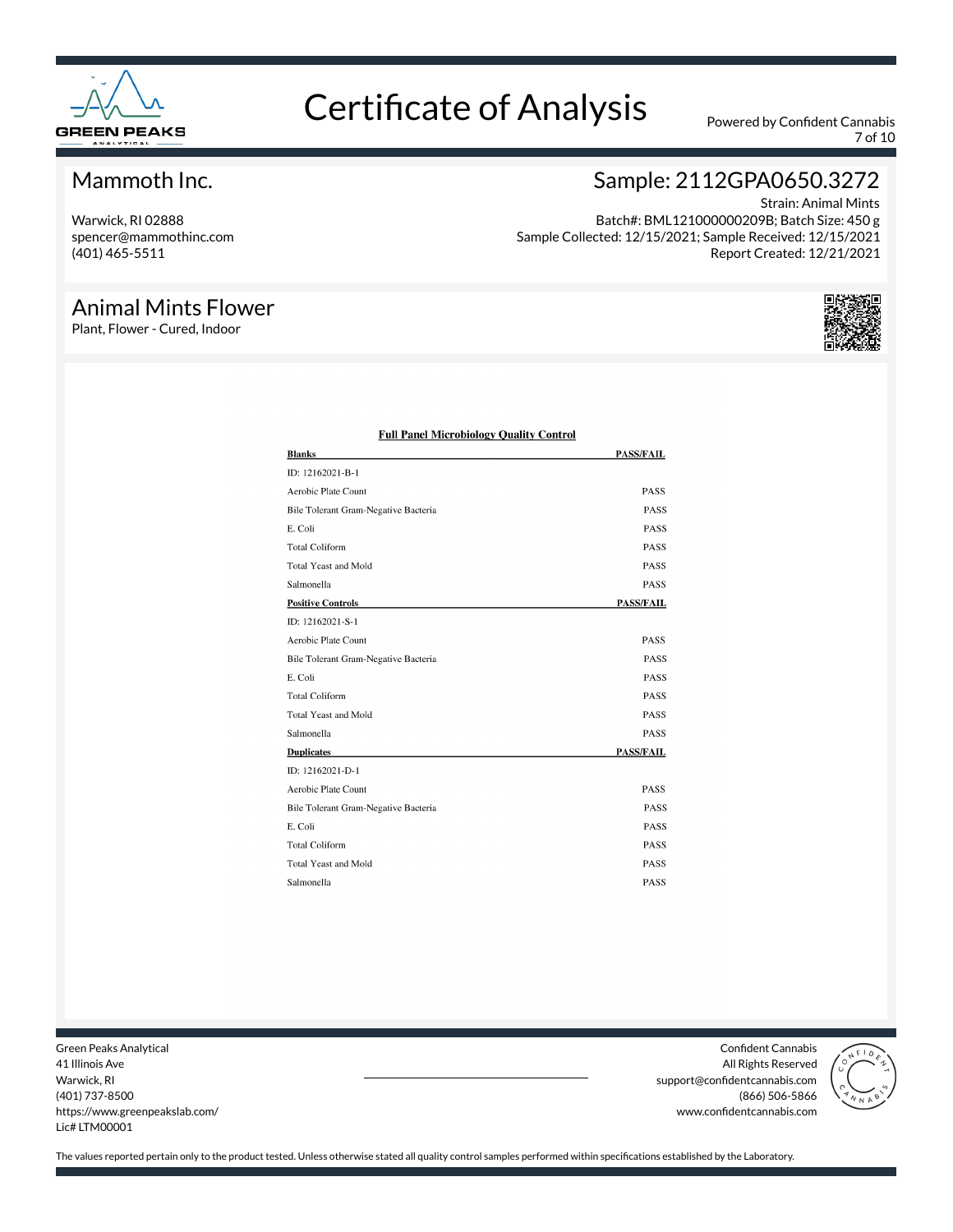

8 of 10

#### Mammoth Inc.

Warwick, RI 02888 spencer@mammothinc.com (401) 465-5511

#### Sample: 2112GPA0650.3272

Strain: Animal Mints Batch#: BML121000000209B; Batch Size: 450 g Sample Collected: 12/15/2021; Sample Received: 12/15/2021 Report Created: 12/21/2021

#### Animal Mints Flower

Plant, Flower - Cured, Indoor

### Quality Control Data

| <b>Analytical Batch ID</b> | QC Sample ID | <b>Assay Name</b> | <b>QC Category Name</b> |
|----------------------------|--------------|-------------------|-------------------------|
| 12202021-1                 | 12202021-B-1 | Cannabinoids      | Blank                   |
| <b>QC Notes</b>            |              |                   |                         |
| None                       |              |                   |                         |
| <b>BLANKS</b>              |              |                   |                         |
|                            |              |                   | Pass/Fail               |
| <b>REAGENT BLANK</b>       |              |                   | PASS                    |
| <b>CCAL BLANK1</b>         |              |                   | PASS                    |
| <b>CCAL BLANK 2</b>        |              |                   | PASS                    |
| <b>CCAL BLANK3</b>         |              |                   | PASS                    |

Green Peaks Analytical 41 Illinois Ave Warwick, RI (401) 737-8500 https://www.greenpeakslab.com/ Lic# LTM00001

Confident Cannabis All Rights Reserved support@confidentcannabis.com (866) 506-5866 www.confidentcannabis.com

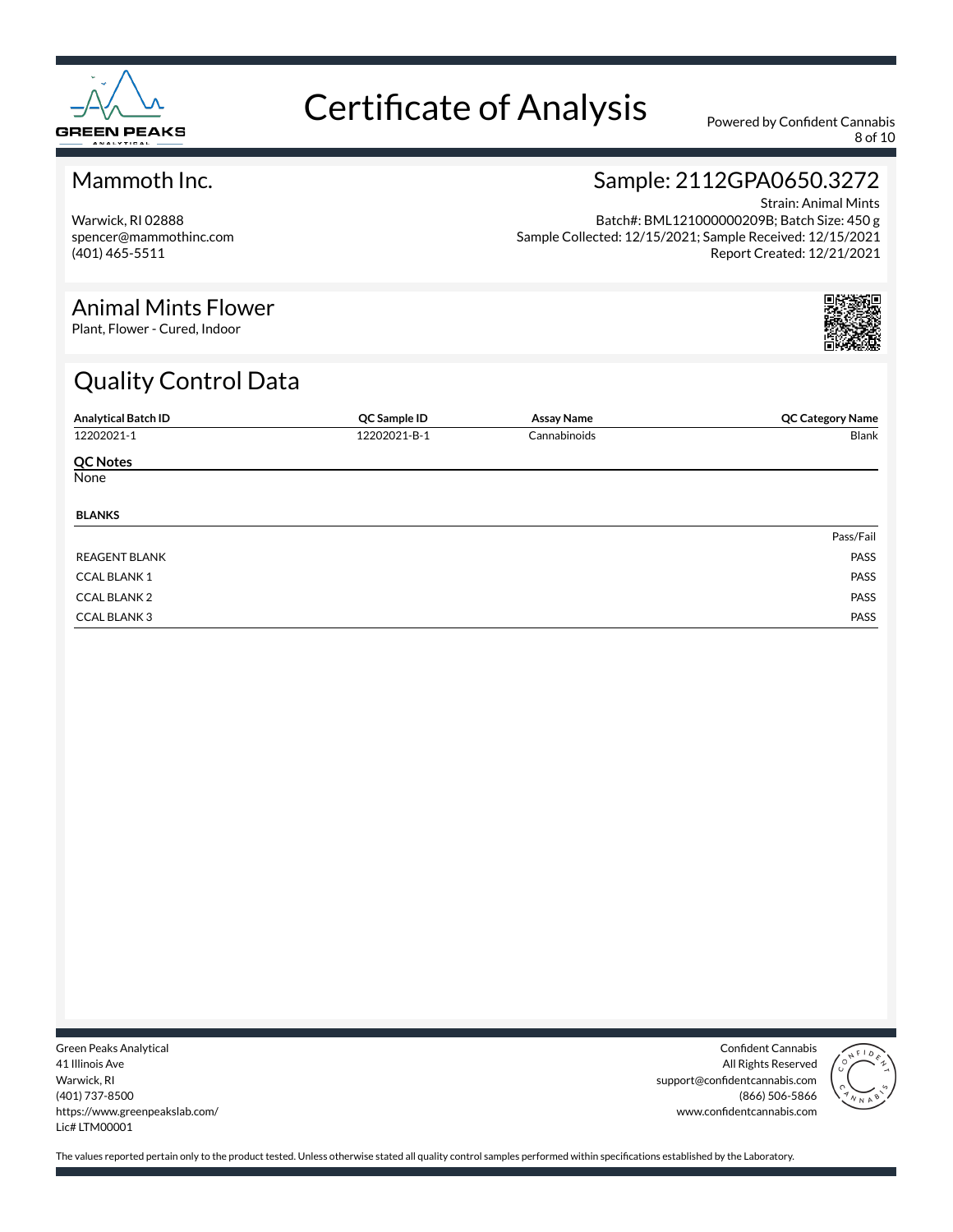

9 of 10

#### Mammoth Inc.

Warwick, RI 02888 spencer@mammothinc.com (401) 465-5511

#### Sample: 2112GPA0650.3272

Strain: Animal Mints Batch#: BML121000000209B; Batch Size: 450 g Sample Collected: 12/15/2021; Sample Received: 12/15/2021 Report Created: 12/21/2021

#### Animal Mints Flower

Plant, Flower - Cured, Indoor

### Quality Control Data

| <b>Analytical Batch ID</b> | QC Sample ID | <b>Assay Name</b> | <b>QC Category Name</b> |
|----------------------------|--------------|-------------------|-------------------------|
| 12202021-1                 | 12202021-D-1 | Cannabinoids      | Sample Duplicate        |
| <b>QC Notes</b>            |              |                   |                         |
| None                       |              |                   |                         |
| <b>DUPLICATES</b>          |              |                   |                         |
|                            |              |                   | PASS/FAIL               |
| <b>Field Duplicate</b>     |              |                   | PASS                    |
| Sample Duplicate           |              |                   | PASS                    |

Green Peaks Analytical 41 Illinois Ave Warwick, RI (401) 737-8500 https://www.greenpeakslab.com/ Lic# LTM00001

Confident Cannabis All Rights Reserved support@confidentcannabis.com (866) 506-5866 www.confidentcannabis.com